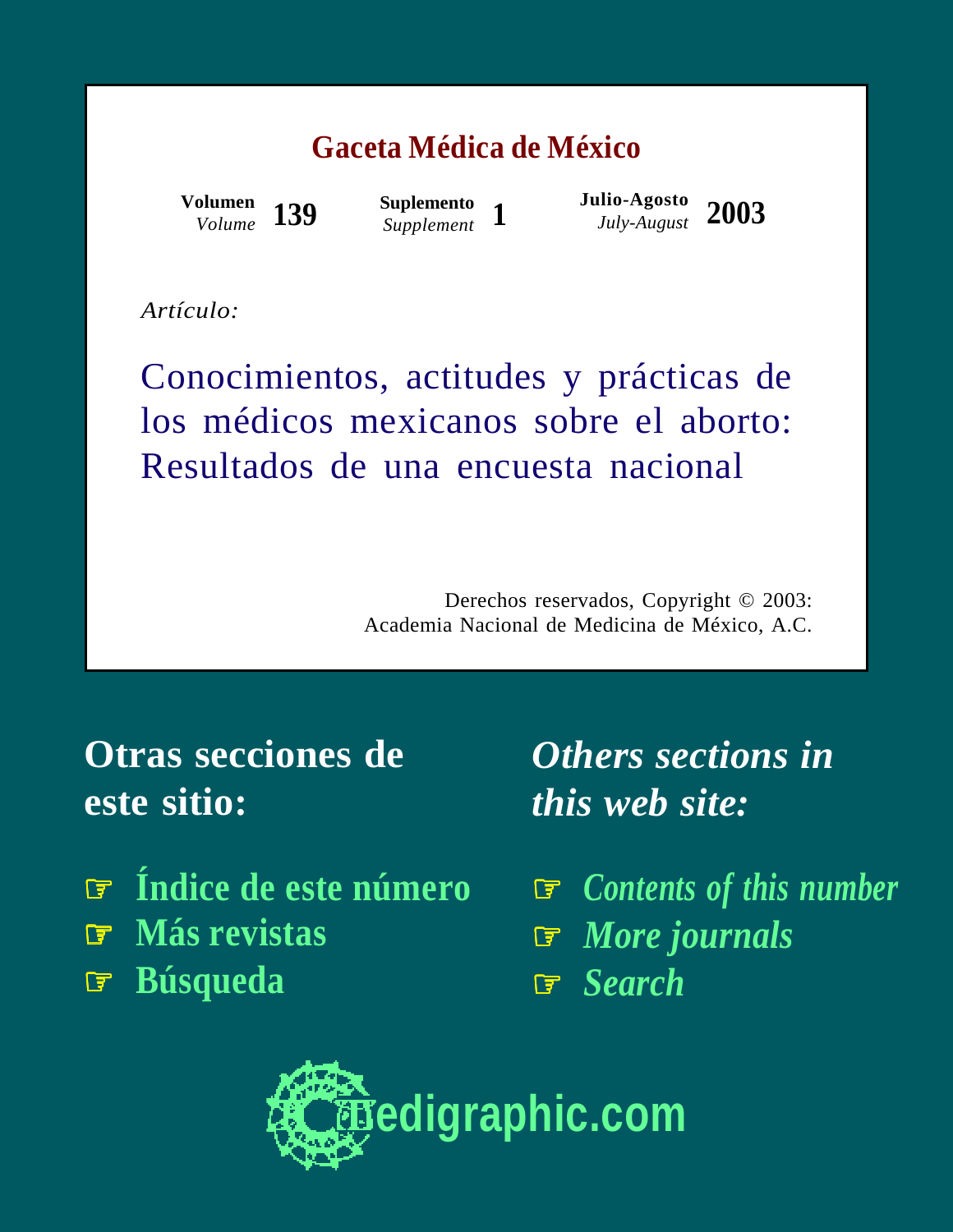## mexicanos sobre el aborto: Resultados de una medigraphic medigraphic medigraphic medigraphic medigraphic medigraphic medigraphic medigraphic medigraphic medigraphic medigraphic medigraphic medigraphic medigraphic medigraphic medigraphic **encuesta nacional** medigraphic medigraphic medigraphic medigraphic **Conocimientos, actitudes y prácticas de los médicos**

Sandra G. García,\* Diana Lara,\*\* Lisa Goldman\*\*\*

#### medigraphic medigraphic medigraphic medigraphic medigraphic medigraphic medigraphic medigraphic medigraphic medigraphic medigraphic medigraphic medigraphic medigraphic medigraphic medigraphic medigraphic medigraphic medigr **Resumen**

 $En$  2002 se llevó a a cabo la primera encuesta entre médicos mexicanos para conocer sus opiniones, prácticas y medigraphic medigraphic medigraphic medigraphic *conocimientos en relación al tema del aborto. Participaron* medigraphic medigraphic medigraphic medigraphic *1,206 médicos seleccionados aleatoriamente de un censo* medigraphic medigraphic medigraphic medigraphic *nacional de instituciones públicas de salud en México* medigraphic medigraphic medigraphic medigraphic *quienes respondieron un cuestionario auto-administrado.* period parameter medicine medicine medigraphic media media media media media media media media media media med identificó correctamente las leyes que en ocasiones permiten medigraphic medigraphic medigraphic medigraphic medigraphic medigraphic medigraphic medigraphic *el aborto, mientras que 16% consideró que el aborto era* siempre ilegal. Se consideró que el aborto debía ser legal cuando el embarazo era resultado de una violación (86%), medigraphic medigraphic medigraphic medigraphic medigraphic medigraphic medigraphic medigraphic *cuando pone en peligro la vida de la mujer (93%) o su salud* está en riesgo (87%) o cuando el producto presenta medigraphic medigraphic medigraphic medigraphic medigraphic medigraphic medigraphic medigraphic *consideró que todas las instituciones públicas de salud* .<br>De los participantes el 70% eran hombres y el 53% médicos generales; el 86% se identificó como católicos. El 84% defectos congénitos serios (82%). Mientras que el 84% medigraphic medigraphic medigraphic medigraphic *deberían ofrecer abortos legales, solo el 11% había llevado* medigraphic medigraphic medigraphic medigraphic *a cabo un aborto. El 81% de los participantes manifestaron* medigraphic medigraphic medigraphic medigraphic *el deseo de contar con mayor información sobre aspectos* legales, el 65% sobre aspectos éticos y el 56% sobre medigraphic medigraphic medigraphic medigraphic *regímenes aprobados de aborto. Nuestros hallazgos aportan* medigraphic medigraphic medigraphic medigraphic *pueden contribuir a informar sobre el debate en torno al* medigraphic medigraphic medigraphic medigraphic *aborto en México. información válida sobre las opiniones de estos médicos y*

Palabras claves: Aborto, leyes, México, encuesta, médicos, medigraphic medigraphic medigraphic medigraphic *nacional*

#### medigraphic medigraphic medigraphic medigraphic medigraphic medigraphic medigraphic medigraphic medigraphic medigraphic medigraphic medigraphic medigraphic medigraphic medigraphic medigraphic medigraphic medigraphic medig **Summary**

In 2002, we surveyed Mexican physicians to learn about their abortion-related knowledge, opinions, and practices. We sampled 1,206 physicians working at randomly chosen medigraphic medigraphic medigraphic medigraphic *medical institutions drawn from a national census of urban* medigraphic medigraphic medigraphic medigraphic *health facilities in Mexico. Respondents privately answered* medigraphic medigraphic medigraphic medigraphic *an anonymous, self-administered questionnaire and sealed*  $m$  envelope for the concentral  $m$  majoring and identified themselves as Roman Catholic (86%). A *large majority (84%) correctly knew that Mexican laws* medigraphic medigraphic medigraphic medigraphic medigraphic medigraphic medigraphic medigraphic *sometimes allow abortion, while 16% incorrectly believed* that abortion was always illegal. Most respondents felt abortion should be legal when pregnancy results from rape *(86%), when it places a woman's life (93%) or health in* medigraphic medigraphic medigraphic medigraphic medigraphic medigraphic medigraphic medigraphic *defects (82%). While 84% of physicians felt that all public it in an envelope for later collection. The majority of respondents were male (70%), general practitioners (53%),* medigraphic medigraphic medigraphic medigraphic *danger (87%), and when a fetus has serious congenital* medical facilities in Mexico should offer legal abortions, only 11% had ever performed one themselves. Respondents wanted more information about legal (81%) and ethical (65%) aspects of abortion, as well as information concerning approved medical abortion regimens (56%). This is the medigraphic medigraphic medigraphic medigraphic *Mexican physicians. Our findings provide valid information* on these physicians' views on abortion and may, in turn, provide information for Mexico's ongoing abortion debate. *first abortion survey conducted among a national sample of*

Key words: Abortion, law, Mexico, survey, physicians, medigraphic medigraphic medigraphic medigraphic *national*



<sup>\*\*</sup> Investigadora Asociada, Population Council, Oficina Regional para América Latina y el Caribe, México, DF. \* Directora del Programa de Salud Reproductiva, Population Council, Oficina Regional para América Latina y el Caribe, México, DF.

### **Gac Méd Méx Vol.139, Suplemento No. 1, 2003** Material Mexico Service Service Service Service Service Service Se

<sup>\*\*\*</sup> Investigadora Asociada, Population Council, Oficina Regional para América Latina y el Caribe, México, DF.

Council, Panzacola 92-102, Col. Villa Coyoacan, México D.F., 04000, México. Tel: (52-55) 5999-8658, Fax: (52-55) 5554-1226, e-mail: sgarcia@popcouncil.org.mx Correspondencia y solicitud de sobretiros: Toda la correspondencia sobre este manuscrito debe dirigirse a Sandra G. García, Population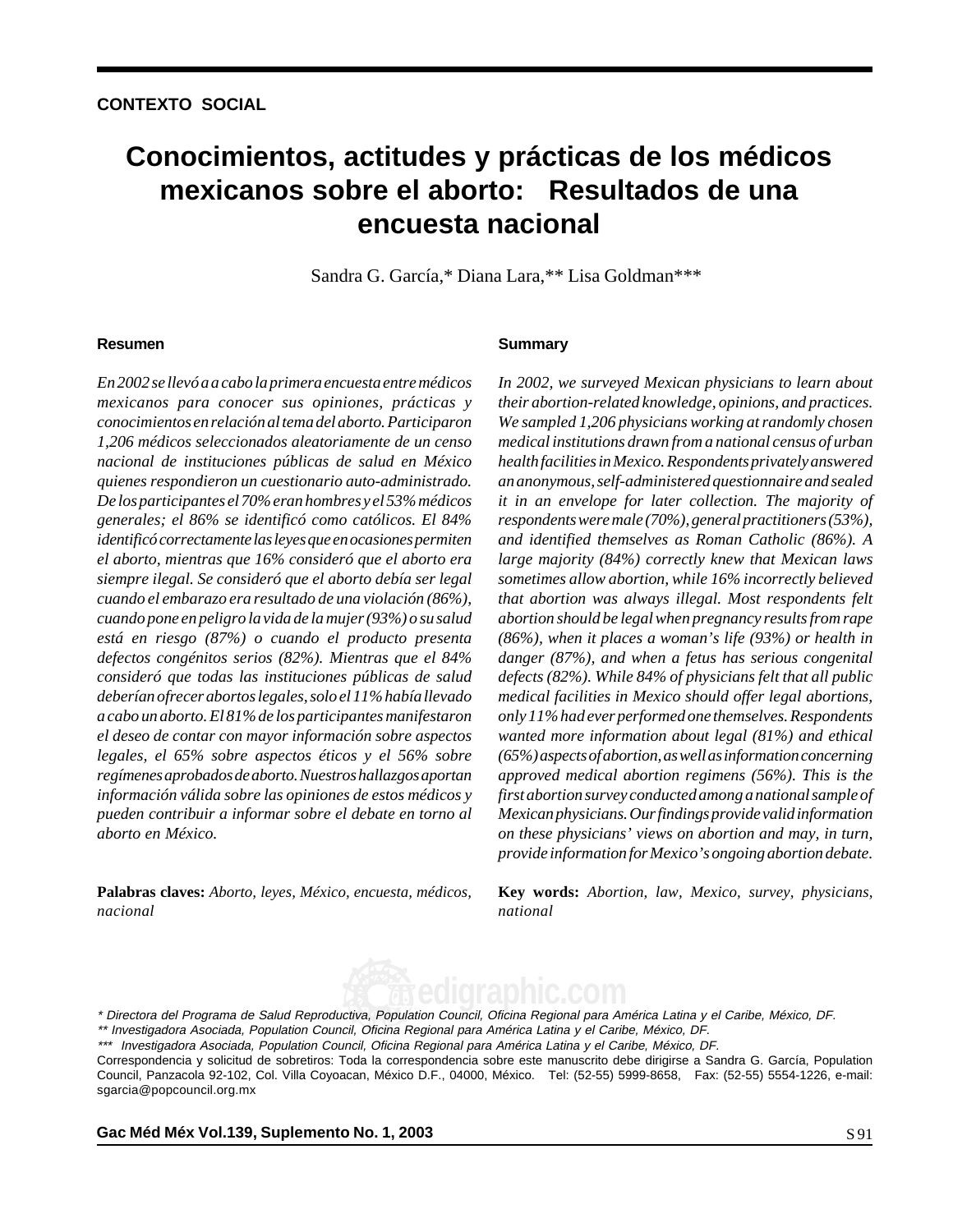## medigraphic medigraphic medigraphic medigraphic **Introducción**

América Latina es la región con el índice mas elevado de abortos inseguros en el mundo. En esta región ocurren 3.7 millones de aborto al año, estimándose una tasa de aborto de 26 por 1,000 mujeres en edad reproductiva.<sup>1</sup> Los abortos maternas en Latino América y el Caribe, alrededor de 12% de todas las muertes en África y 10% en Asia.<sup>2</sup> Se estima que en México la mortalidad asociada con el aborto es la tercera o cuarta causa de mortalidad materna.<sup>3,4</sup> Muchas de estas muertes innecesarias posiblemente son resultado de abortos clandestinos llevados a cabo por personal sin ningún acceso a servicios médicos de emergencia. Cuando el aborto se practica por médicos debidamente entrenados ,<br>que un nacimiento. Aproximadamente 76,000 mujeres en el mundo mueren anualmente debido a abortos inseguros, convirtiendo la mortalidad asociada al aborto en uno de los riesgos mas complejos (y prevenibles) que enfrenta la salud pública y la comunidad médica actualmente.<sup>2,5</sup> inseguros constituyen cerca del 25% de todas las muertes entrenamiento, en condiciones insalubres y con poco o y en condiciones seguras, éste puede ser menos riesgoso

Las leyes mexicanas sobre aborto varían de acuerdo al Federal, el aborto está permitido en casos de violación. En 27 estados el aborto también está permitido para salvar la vida de la mujer.<sup>6</sup> La legislación más reciente en el Distrito Federal, añadió a la lista de circunstancias permisibles el aborto para salvar la vida de la mujer y el aborto en casos de malformaciones congénitas.<sup>7</sup> Mientras que las leyes otros países latinoamericanos, la mortalidad asociada al estado, sin embargo, en todos los 31 estados y el Distrito mexicanas son menos restrictivas en comparación con aborto constituye una carga importante de salud pública. La falta de conocimiento o el conocimiento erróneo entre la población general en México (y probablemente entre los médicos también), podría ser un factor que contribuya a los factor podría ser que las mujeres mexicanas (en el lado de la demanda del servicio) y los médicos (en el lado de la oferta), duden de un respaldo real de la legislación aun en por la ley. Este miedo puede a su vez promover la demanda .<br>de servicios de aborto inseguro como la única opción. Se requiere contar con conocimiento confiable y estudios de opinión para documentar y llegar a una comprensión más adecuada del contexto del aborto inseguro y el aborto legal índices tan altos de mortalidad asociada al aborto. Otro las pocas circunstancias en donde el aborto está permitido en México.

Algunos estudios han documentado los conocimientos y actitudes de la población mexicana hacia el aborto utilizando muestras representativas a nivel nacional.<sup>8-10</sup> Por ejemplo, una encuesta nacional reciente entre 3000 mexicanos de 15 a 65 años detectó que solo el 45% de los residentes de zonas urbanas y 32% de zonas rurales, conocían que el aborto está legalmente permitido en

de aborto legal (76-80%) y que los estudiantes de medicina algunos casos. Sin embargo, esta misma encuesta informó que la gran mayoría de los participantes (69%) creían que el aborto debía ser legal en algunas circunstancias, que las principales instituciones médicas del país (como IMSS, ISSSTE y la Secretaria de Salud) deberían ofrecer servicios servicios de aborto legal (80%).<sup>11</sup> debían recibir entrenamiento adecuado sobre como practicar

Es incuestionable que los médicos mexicanos juegan un papel crucial en la provisión de servicios de aborto seguros y legales. Es importante conocer los puntos de vista de todos los médicos, pero especialmente aquellos con más probabilidad de encontrar casos de aborto representan un sector importante de la población. No obstante, hasta la fecha no se ha llevado a cabo ningún que documente los conocimientos, actitudes y prácticas de los médicos mexicanos en relación al aborto. espontáneo o inducido (ya sean o no legales), ya que estudio con una muestra representativa a nivel nacional

Los estudios realizados hasta la fecha han abordado los conocimientos, actitudes y prácticas de diversos proveedores de servicios de salud desde diferentes puntos de vista. Algunos se han enfocado en registrar la experiencia generalmente médicos,<sup>12-16</sup> en tanto que otros han estudiado y comparado la opinión que sobre el mismo tema tienen diferentes profesionales de la salud involucrados en la atención de mujeres que sufren abortos, como médicos, trabajadoras sociales, enfermeras y psicólogos.<sup>17,18</sup> Algunas investigaciones han recolectado información de médicos gineco-obstetricia,<sup>13,14</sup> y otros médicos de diferentes de un determinado grupo de proveedores de salud, en formación, estudiantes de medicina, residentes de especialidades como ginecobstetras, pediatras, internistas, anestesiólogos y neurólogos.12,16,17,18

En general, los estudios realizados hasta la fecha han usado muestras relativamente pequeñas (no mayores a 200 participantes). Además, la obtención de la información públicos del Distrito Federal. Solamente un estudio se realizó en San Luis Potosí. En cuanto a las metodologías el uso del cuestionario auto-administrado.<sup>13-15,18</sup> En otros estudios se han realizado entrevistas personales<sup>12</sup> y  $\rm{observación$  participativa. $^{16}$ publicada en revistas científicas se ha limitado a hospitales utilizadas para recolectar la información, ha predominado

La mayoría de los estudios coinciden en demostrar un conocimiento limitado sobre las circunstancias bajo las González de León (1997, 2000) informan que 68% de los l aborto médicos en formación y 64% de los residentes de ginecobstetricia conocían que el aborto no estaba penalizado bajo ciertas circunstancias. El estudio de Saldaña (1999) informó una variación del 7% al 86% en cuanto al conocimiento de las leyes concernientes al cuales el aborto no esta penalizado. Los estudios de aborto.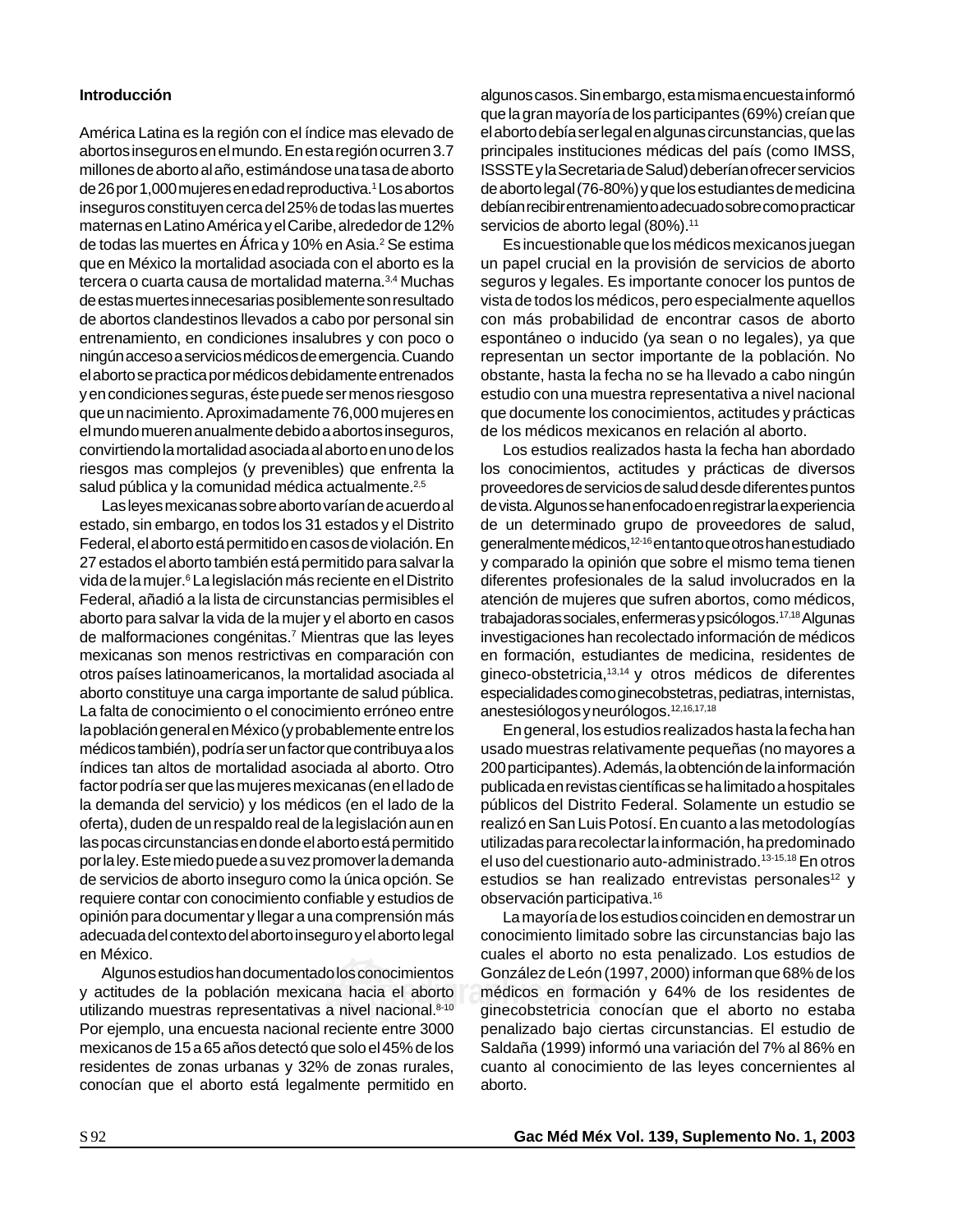Los estudios mencionados anteriormente revelan una actitud positiva de los proveedores de salud hacia la práctica del aborto bajo las condiciones establecidas en la ley y una actitud negativa hacia la práctica del aborto por otras razones incluyendo las causas económicas (limitaciones financieras), la falla de un método o la muerte del cónyuge o la voluntad personal. anticonceptivo, el embarazo en adolescentes, el abandono

El objetivo de este estudio es describir los conocimientos y las opiniones de los médicos generales, familiares y los ginecobstetras sobre los aspectos legales del aborto en México y las técnicas quirúrgicas y no quirúrgicas para realizar abortos. Finalmente, informamos la experiencia de y el manejo de abortos incompletos, así como sus necesidades en cuanto a información y capacitación estos médicos en cuanto a la práctica de abortos legales técnica.

## medigraphic medigraphic medigraphic medigraphic **Métodos**

## Marco de muestreo de médicos a nivel nacional

con mayor frecuencia a mujeres que presentan abortos. Los médicos generales (MG), familiares (MF) y ginecobstetras (GO) son quienes generalmente atienden en su práctica diaria tanto a mujeres con abortos en evolución espontáneos o provocados como a mujeres que desean practicarse un aborto legal. En el caso de los mínimo de experiencia profesional de 3 años, lapso en Enfocamos nuestro estudio en los médicos que atienden médicos generales, decidimos establecer un período el cual habrían tenido la oportunidad de atender pacientes con este problema.

No fue posible contar con un marco de muestreo idóneo para realizar una selección aleatoria de MG, MF y GO que ejercen profesionalmente en la República Mexicana. acreditados para ejercer la profesión, con información actualizada de domicilio y lugar de trabajo. En el caso de expide a los médicos las cédulas profesionales, la información sobre el tipo de ejercicio profesional, lugar de trabajo y domicilio no se actualiza de forma regular. Debido a esta limitante, decidimos seleccionar a los médicos que queríamos incluir en nuestra muestra utilizando dos bases México, una correspondiente a un censo de unidades médicas de la Secretaría de Salud del año 2000 y otra un censo realizado en el año 2001 de unidades médicas del sector privado en todo el país. En ambos casos el censo fue realizado por la Secretaría de Salud. Algunos países cuentan con censos de los médicos México, aunque existe un organismo gubernamental que de datos proporcionadas por la Secretaría de Salud de

Las base de datos de unidades de la Secretaría de Salud contaba con 11,551 unidades médicas distribuidas en todo

el Instituto Mexicano del Seguro Social que cuenta con el país (La Secretaría de Salud de México es la institución que cuenta con más unidades médicas en todo el país. Las 11,551 unidades médicas de la Secretaría de Salud representan el 60.4% de todas las unidades médicas que existen en el país (19,107). En segundo lugar se encuentra que existen en el país.<sup>19</sup>) tanto en áreas urbanas como rurales, en donde laboraban 2,141 ginecobstetras y 14,694 médicos generales, arrojando un total de 16,835 médicos. La base de datos se depuró para concentrar el estudio sólo en unidades urbanas, ya que la mayoría de los médicos que laboran en áreas rurales son médicos pasantes en formación cuentan con una experiencia profesional menor a tres años. Posteriormente, eliminamos 9,395 unidades ubicadas en contratados médicos elegibles, es decir MG, MF y GO. El marco de muestreo se redujo a 2004 unidades de salud del sector público, en las cuales laboran 11,044 médicos. 5,393 unidades, representando el 28% de todas las unidades y los médicos generales que trabajan en estas unidades zonas rurales y 154 unidades en las que no estaban

La base de datos de unidades privadas inicialmente contaba con 2,922 unidades médicas en las cuales laboraban 8,781 médicos. De igual forma, realizamos una que no contaban con médicos elegibles (MG, MF y GO). El marco de muestreo se redujo a 2,191 unidades médicas privadas en las cuales laboraban 8,781 médicos. depuración de la información, eliminando 731 unidades

Dados los problemas logísticos para levantar la información se realizó una última etapa de depuración del marco muestral. De las unidades seleccionadas de forma seleccionar cuatro médicos en cada una para asegurar un aleatoria en toda la República Mexicana, deseábamos número mínimo de entrevistas en cada unidad pública y privada. Muchas unidades contaban con menos de cuatro médicos elegibles (67% de las unidades médicas del marco de muestreo), en estos casos decidimos unir varias unidades cercanas geográficamente que formaran de unidades que contaran con por lo menos cuatro médicos en total. Sin embargo, al realizar una revisión de encontraban muy lejanas unas de otras, lo que representaba un problema logístico difícil de resolver. Por esta razón, eliminamos del marco de muestreo las unidades médicas (públicas y privadas) que contaran sólo con cuatro o menos médicos elegibles. parte del marco de muestreo para formar un conglomerado la localización de las unidades, generalmente se

unidades, 845 del sector público (de la Secretaría de y otra un Calud) y 524 del sector privado ubicadas en áreas<br>Hispa del curbapao (municipias can más de 3.500 bebitantes), que urbanas (municipios con más de 2,500 habitantes), que contaban con cinco o más MG, MF y/o GO. En estas unidades laboraban 13,900 médicos elegibles, 63% (n=8,810) en unidades públicas y 37% (n=5,090) en medigraphic medigraphic medigraphic medigraphic unidades privadas.El marco de muestreo quedó conformado por 1,369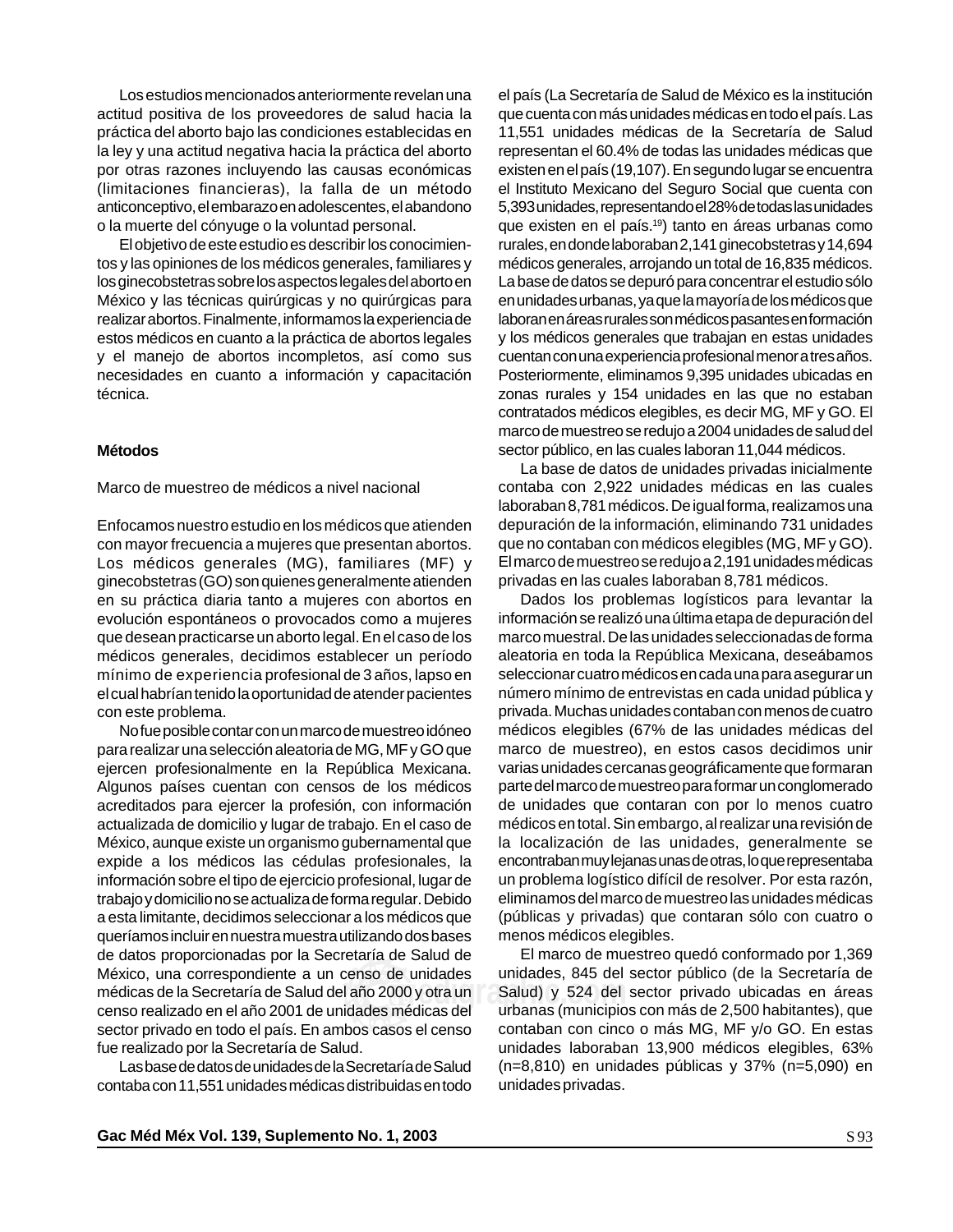## Selección y diseño de la muestra actual

Realizamos la selección aleatoria de la muestra de unidades de salud, considerando una muestra de 1,200 médicos elegibles (MG, MG y GO) en todo el país, con un margen de error de  $\pm$  2.73% y un intervalo de confianza el país en tres regiones (norte, centro y sur). Con el objetivo de recolectar por lo menos 400 entrevistas en cada una, se eligieron 131 unidades médicas de forma aleatoria en la región norte y centro y 130 en la región sur. Utilizando un IC del 95 %, se calcularon los siguientes márgenes de error por área: norte 4.6%, centro 4.8% y sur 4 entrevistas con MG, MF y GO seleccionados de forma conveniente para tener una muestra potencial de 1,586 médicas (n = 392) se realizó considerando una tasa de no respuesta de los médicos elegibles del 30% (n = 386 entrevistas). La selección de médicos se realizó de forma conveniente, debido a que previo a la realización de este estudio nacional, realizamos un estudio piloto en cuatro hospitales de la ciudad de México, en los cuales hospitales para brindar el listado de los médicos que laboraban en la unidad. encontramos oposición de las autoridades de algunos (IC) del 95%. Utilizamos un muestreo por cuotas, dividiendo 4.6%. En cada unidad seleccionada, se llevarían a cabo médicos elegibles. El cálculo de la muestra de unidades

## medigraphic medigraphic medigraphic medigraphic medigraphic medigraphic medigraphic medigraphic **Cuestionario y aplicación**

que contenía 56 preguntas sobre dos temas importantes Se diseñó un cuestionario auto-administrado estructurado de salud reproductiva: el aborto y el cáncer cervicouterino. Previo a la realización del estudio formamos ocho grupos focales para evaluar la aceptación de un cuestionario que sólo abordaba los temas de aborto vs un cuestionario que incluyera temas de aborto y cáncer

 $\mathcal{C}$  medigraphic medigraphic medigraphic medigraphic medigraphic medigraphic medigraphic medigraphic medigraphic medigraphic medigraphic medigraphic medigraphic medigraphic medigraphic medigraphic medigraphic medigrap

cervico-uterino. Encontramos mayor aceptación del instrumento que contemplaba los dos temas de salud reproductiva. Este artículo sólo contempla los resultados medigraphic medigraphic medigraphic medigraphic sobre aborto.

12 preguntas de información sociodemográfica y datos El cuestionario fue anónimo, confidencial y comprendió año de graduación, tipo de especialidad, sector en el que labora (público y/o privado), cargo que desempeña, servicio en el que labora y experiencia profesional. Se incluyeron 28 preguntas sobre conocimientos, actitudes y prácticas en relación al aborto. Las preguntas realizadas consideraron la actitud y práctica hacia abortos legales e médicos a participar en servicios de aborto legal, aceptación de la introducción del aborto médico (por mifepristona y misoprostol para inducir un aborto en embarazos de menos de 56 días de gestación)<sup>20-22</sup> y temas de capacitación y actualización de interés. sobre el perfil del médico como: universidad de egreso, ilegales. También se indagó sobre la disponibilidad de los ejemplo, el régimen internacionalmente aceptado de

### Recolección de datos medigraphic medigraphic medigraphic medigraphic medigraphic medigraphic medigraphic medig medigraphic medigraphic medigraphic medigraphic

El trabajo de campo estuvo a cargo de la empresa Grupo IDM (Investigación de Mercado y Asesoría, S.A. de C.V.). Entre el 2 de julio y el 16 de agosto del 2002, 74 entrevistadores de ambos sexos y 25 supervisores recolectaron la información.

En cada unidad seleccionada los entrevistadores para explicar los objetivos del estudio y entregar un concertaban una cita con el director de la unidad de salud paquete de material de apoyo que contenía información sobre la organización no-gubernamental que estaba realizando el estudio (Population Council), objetivos y finalidad del estudio, dos artículos científicos (sobre otros temas de salud reproductiva) e información sobre

|          | Total | Norte |         | Centro |         | Sur |         |
|----------|-------|-------|---------|--------|---------|-----|---------|
|          | n     | n     | $(\% )$ | n.     | $(\% )$ | n   | $(\% )$ |
| Total    |       |       |         |        |         |     |         |
| Unidades | 288   | 96    | (33)    | 103    | (36)    | 89  | (31)    |
| Médicos  | 1206  | 406   | (34)    | 426    | (35)    | 374 | (31)    |
| Publico  |       |       |         |        |         |     |         |
| Unidades | 170   | 58    | (34)    | 50     | (29)    | 62  | (36)    |
| Médicos  | 694   | 243   | (35)    | 185    | (27)    | 266 | (38)    |
| Privado  |       |       |         |        |         |     |         |
| Unidades | 118   | 38    | (32)    | 53     | (45)    | 27  | (23)    |
| Médicos  | 512   | 163   | (32)    | 241    | (47)    | 108 | (21)    |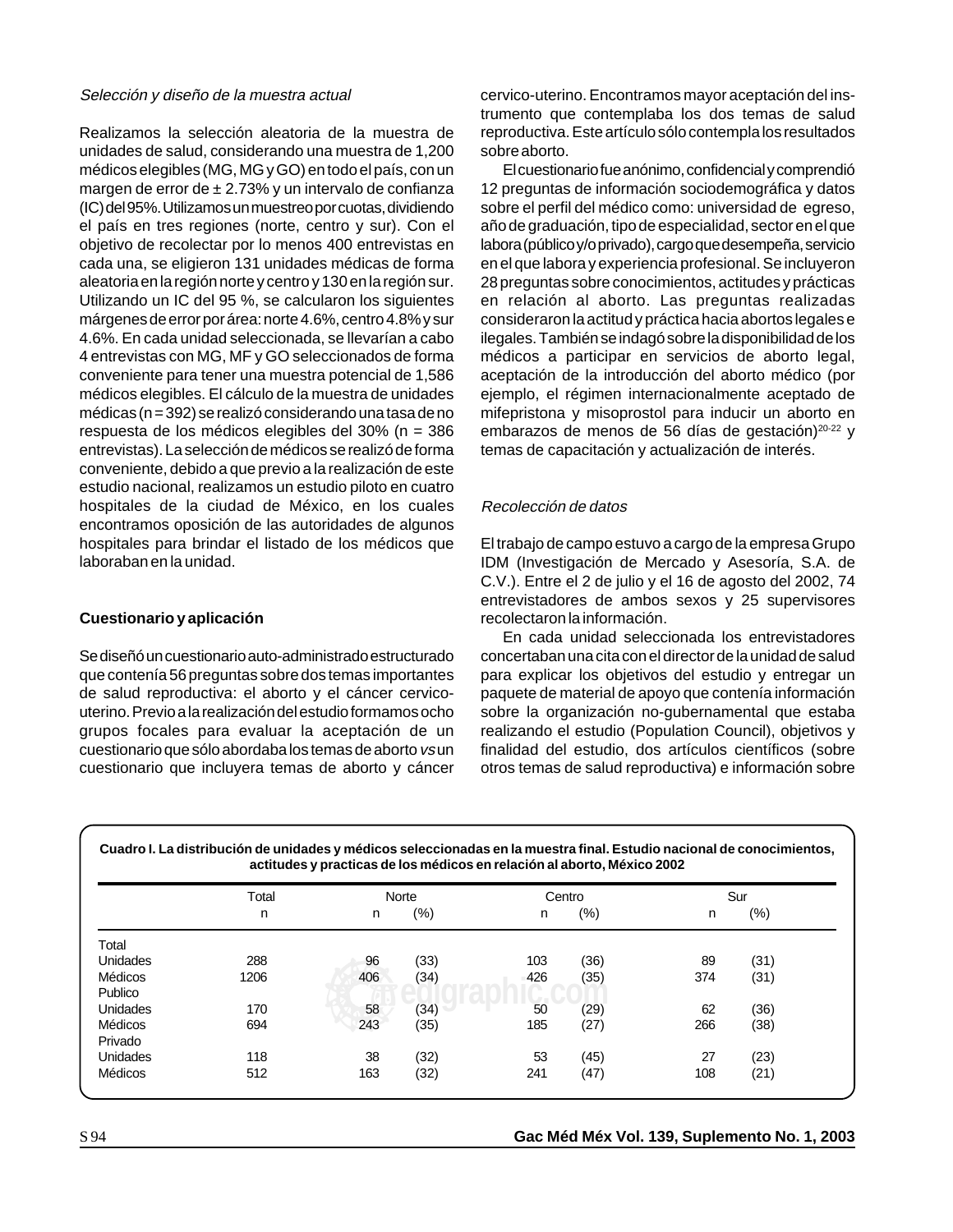$\sqrt{m}$ medigraphic medigraphic medigraphic medigraphic medigraphic medigraphic medigraphic medigraphic medigraphic medigraphic medigraphic medigraphic medigraphic medigraphic medigraphic medigraphic medigraphic medigraphi medigraphic medigraphic medigraphic medigraphic  **Cuadro II. Características sociodemográficas de los conocimientos, actitudes y practicas de los médicos en** medigraphic medigraphic medigraphic medigraphic **relación al aborto (n = 1206), México 2002 médicos incluidos en la muestra. Estudio nacional de**

| Características                                   | Médicos<br>Total $n = 1206$ |              |  |  |
|---------------------------------------------------|-----------------------------|--------------|--|--|
|                                                   | n                           | $(\% )$      |  |  |
|                                                   |                             |              |  |  |
| Edad                                              |                             |              |  |  |
| 24-33 años                                        | 257                         | (21)         |  |  |
| 34-43 años                                        | 391                         | (32)         |  |  |
| 44-53 años                                        | 448                         | (37)         |  |  |
| 54-60 años                                        | 110                         | (9)          |  |  |
| Genero                                            |                             |              |  |  |
| Femenino                                          | 363                         | (30)         |  |  |
| Masculino                                         | 843                         | (70)         |  |  |
| Estado civil                                      |                             |              |  |  |
| Soltero (a)                                       | 215                         | (18)         |  |  |
| Casado (a)                                        | 909                         | (75)         |  |  |
| Unión libre                                       | 18                          | (2)          |  |  |
| Divorciado(a) / Separado(a) / Viudo(a)            | 64                          | (5)          |  |  |
| Religión*                                         |                             |              |  |  |
| Católica                                          | 1024                        | (85)         |  |  |
| Otra                                              | 102                         | (8)          |  |  |
| Ninguna                                           | 75                          | (6)          |  |  |
| Frecuencia de asistencia a servicios religiosos** |                             |              |  |  |
| Nunca o casi nunca                                | 476                         | (40)         |  |  |
| 1 o 2 veces al mes                                | 368                         | (31)         |  |  |
| Cada semana                                       | 304                         | (25)         |  |  |
| Mas de una vez a la semana                        | 45                          | (4)          |  |  |
| Ingreso mensual***                                |                             |              |  |  |
| Hasta 9,000 pesos                                 | 808                         | (69)         |  |  |
| 9001 a 13,500 pesos                               | 222<br>147                  | (19)         |  |  |
| Mas de 13,500 pesos<br>Tiene hijos                |                             | (12)         |  |  |
| Si                                                | 985                         |              |  |  |
| No                                                | 221                         | (82)<br>(18) |  |  |
| Especialidad                                      |                             |              |  |  |
| Medico General                                    | 638                         | (54)         |  |  |
| Gineco-obstetra                                   | 317                         | (25)         |  |  |
| Medico Familiar                                   | 251                         | (21)         |  |  |
| Universidad de la cual egresó                     |                             |              |  |  |
| Universidad autónoma de México                    | 381                         | (32)         |  |  |
| Instituto Politécnico Nacional                    | 59                          | (5)          |  |  |
| Otra universidad publica                          | 688                         | (57)         |  |  |
| Universidad privada                               | 78                          | ( 6)         |  |  |
| Año que finalizó la carrera                       |                             |              |  |  |
| 1990-2002                                         | 412                         | (34)         |  |  |
| 1980-1989                                         | 485                         | (40)         |  |  |
| 1970-1979                                         | 270                         | (22)         |  |  |
| 1960-1969                                         | 39                          | (3)          |  |  |
| Sector en el que labora                           |                             |              |  |  |
| Publico                                           | 396                         | (33)         |  |  |
| Privado                                           | 486                         | (40)         |  |  |
| Mixto                                             | 324                         | (27)         |  |  |
|                                                   |                             |              |  |  |

\* Five physicians did not answer n = 1201

\*\* Thirteen physicians did not answer n = 1193

\*\*\*Twenty-nine physicians did not answer n = 1177

estudio, un entrevistador entregaba el cuestionario a una línea telefónica gratuita en toda la República Mexicana que se instaló como un recurso de apoyo para brindar información detallada sobre el estudio a los médicos participantes. Si el director de la clínica u hospital aceptaba que la unidad bajo su cargo participara en el elegidos de forma conveniente. cuatro médicos generales, familiares, y/o ginecobstetras

A cada médico seleccionado se le entregó un paquete que contenía la misma información brindada al director del hospital. Si el médico aceptaba participar se le entregaba un sobre y el cuestionario auto-administrado, con la indicación de introducirlo en el sobre y sellarlo sin mismo entrevistador recolectó el sobre. poner su nombre. Uno o 2 días posterior a la entrega, el

# medigraphic medigraphic medigraphic medigraphic Análisis de datos

La captura de la información se realizó utilizando el paquete SPSS MR- In2quest (versión 4.5) y el análisis con SPSS-PC (versión 10). Debido a que el estudio se realizó por cuotas no proporcionales a la distribución de médicos que región), para llevar a cabo el análisis estadístico fue necesario utilizar ponderadores para cada región. El cálculo de los ponderadores se realizó utilizando la distribución por región de los médicos del marco muestral seleccionado medigraphic medigraphic medigraphic medigraphic medigraphic medigraphic medigraphic medigraphic (n=19,825 médicos): norte 17.9% (n=3,559 médicos), centro 63.1% (n=12,940 médicos) y sur 16.2% (n=3,326 fue la siguiente: norte 33.6% (n=406 médicos), centro medigraphic medigraphic medigraphic medigraphic existía en el marco de muestreo (400 entrevistas por cada médicos). La distribución de los médicos en la muestra 35.3% (n=426) y sur 31% (n=374). Para calcular los ponderadores por región se dividió la distribución del marco muestral entre la distribución de la muestra: norte  $(17.9\%/33.6\% = 0.5317)$ , centro (65.3%/35.3% = 1.8488) y sur (16.8%/31.0% = 0.5419).

#### medigraphic medigraphic medigraphic medigraphic medigraphic medigraphic medigraphic medigraphic medigraphic medigraphic medigraphic medigraphic medigraphic medigraphic medigraphic medigraphic medigraphic medigraphic medigr **Resultados**

# Características de la muestra

De los 1,586 médicos elegibles, 1206 que laboraban en 288 unidades médicas aceptaron participar, obteniendo una tasa de no-respuesta del 24%. La tasa de no respuesta privadas fue mayor comparada con la de los médicos (35)<br> **entrevistados en unidades públicas (28% vs. 21%).**<br> **entrevistados en unidades públicas (28% vs. 21%).** Aproximadamente una tercera parte de los médicos entrevistados pertenecía a cada una de las regiones del país (norte 33%, centro 36%, sur 31%) (Cuadro I). No se recibieron llamadas en la línea 1-800 que se estableció medigraphic medigraphic medigraphic medigraphic para el estudio. de los médicos que fueron entrevistados en unidades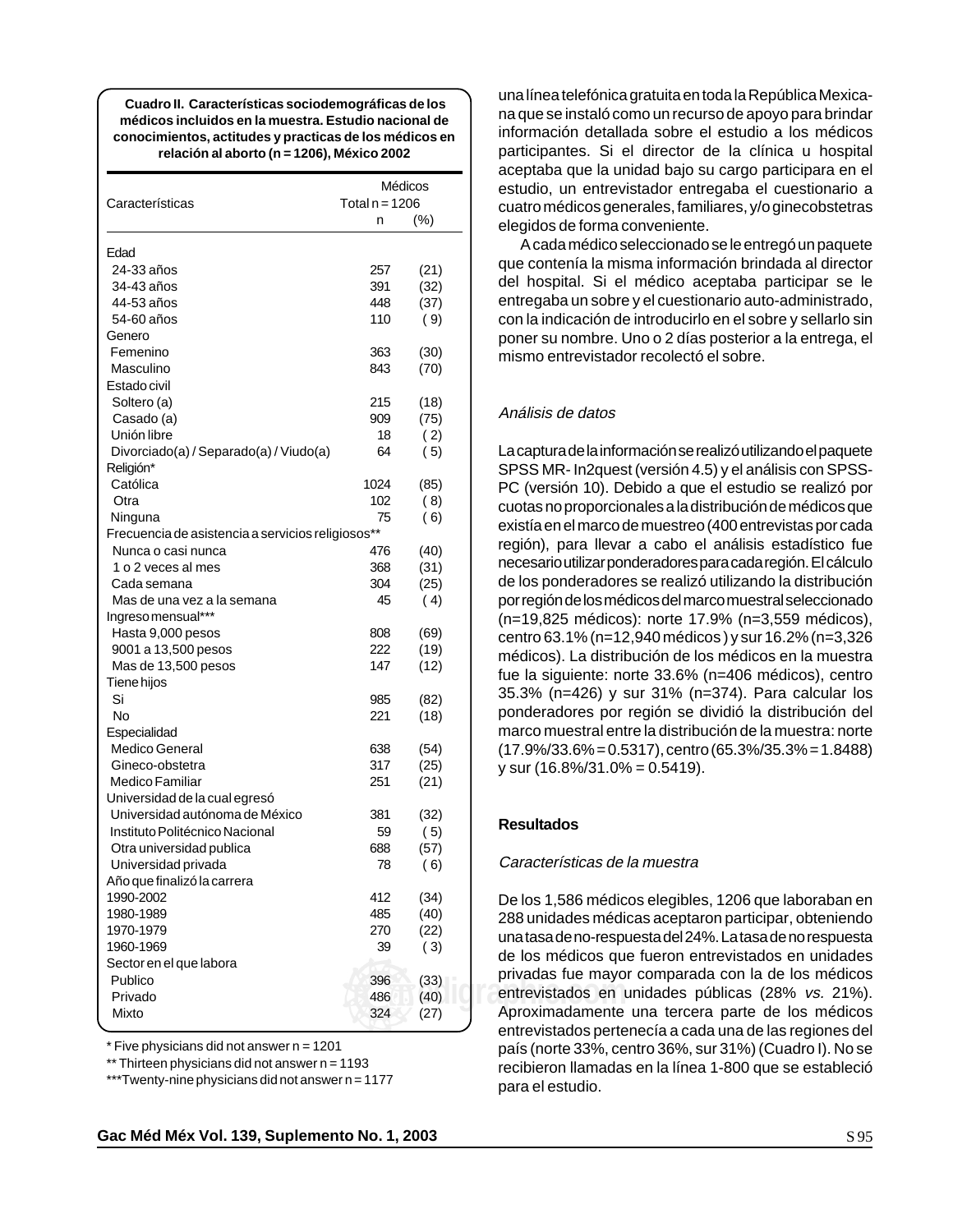## Perfil socio-demográfico de los médicos

En el cuadro II se muestran las características sociodemográficas de los médicos entrevistados.

La mayoría de los médicos en nuestra muestra eran hombres (70%) entre 34 y 53 años (69%), casados (75%), pesos (69%). Aun cuando la mayoría de los participantes se identificaron como católicos (85%), la mayoría nunca o casi nunca asistía a servicios religiosos (40%). Casi la mitad (54%) de los médicos en nuestra muestra eran médicos generales, seguidos de ginecobstetras (25%) y médicos familiares (21%). Una gran mayoría (89%) de los con hijos (82%) y un ingreso mensual de hasta \$9,000

y el privado. En promedio, los médicos que solo trabajaban médicos eran egresados de universidades públicas: 32% de la Universidad Nacional Autónoma de México (UNAM) y 57% provenían de otras universidades públicas. El 33% de nuestra muestra trabajaba exclusivamente en el sector público mientras que el 27% trabajaba en el sector público horas por semana menos que aquellos que trabajaban en el sector público (promedio de horas: 24.9 vs. 36.5). La gran mayoría (79%) de los médicos del sector público están adscritos a los servicios de consulta externa. Pocos eran jefes de departamento (7%); de hecho, casi tres cuartas partes (72%) eran médicos adscritos. en el sector privado laboraban aproximadamente 12

### **Cuadro III. Conocimiento sobre leyes acerca del aborto y técnicas médicas para la atención de abortos incompletos y** medigraphic medigraphic medigraphic medigraphic medigraphic medigraphic medigraphic medigraphic **legales. Estudio nacional de conocimientos, actitudes y prácticas de los médicos en relación al aborto (n = 1206),** medigraphic medigraphic medigraphic medigraphic **México 2002**

| Conocimiento                                                                                  |      | Médicos<br>Total $n = 1206$ |
|-----------------------------------------------------------------------------------------------|------|-----------------------------|
|                                                                                               | n.   | (% )                        |
| Respondió correctamente que el aborto es legal en algunas circunstancias                      | 1008 | (83)                        |
| Médicos que identificaron correctamente el estatus legal a el aborto en su estado por causal* |      |                             |
| Accidente o imprudencia de la mujer embarazada                                                | 394  | (33)                        |
| Violación                                                                                     | 883  | (73)                        |
| La mujer embarazada corra peligro de muerte                                                   | 803  | (67)                        |
| La mujer embarazada corra peligro de afectación grave a su salud                              | 489  | (40)                        |
| Alteraciones genéticas o congénitas graves del producto                                       | 682  | (57)                        |
| Resultado de una inseminación artificial no querida ni consentida                             | 376  | (31)                        |
| Falta de recursos económicos                                                                  | 1136 | (94)                        |
| La mujer es madre soltera                                                                     | 1164 | (96)                        |
| Conocimiento de procedimientos para aborto incompleto (respuestas afirmativas) <sup>+</sup>   |      |                             |
| Legrado uterino instrumental (LUI)                                                            | 1099 | (91)                        |
| Aspiración manual endouterina (AMEU)                                                          | 587  | (49)                        |
| Misoprostol (Cytotec) solo u otras prostaglandinas solas                                      | 597  | (49)                        |
| Mifepristona (RU-486) + misoprostol (Cytotec)                                                 | 350  | (29)                        |
| Metotrexate (Ledertrexate) + misoprostol (Cytotec)                                            | 278  | (23)                        |
| Conocimientos de procedimientos para aborto legal (respuestas afirmativas) <sup>+</sup>       |      |                             |
| Legrado uterino instrumental (LUI)                                                            | 874  | (72)                        |
| Aspiración manual endouterina (AMEU)                                                          | 574  | (48)                        |
| Misoprostol (Cytotec) solo u otras prostaglandinas solas                                      | 738  | (61)                        |
| Mifepristona (RU-486) + misoprostol (Cytotec)                                                 | 520  | (43)                        |
| Metotrexate (Ledertrexate) + misoprostol (Cytotec)                                            | 408  | (34)                        |

legal en todos los estados. En la mayoría de los estados, el aborto es legal en caso de imprudencia o accidente de la madre y cuando el embarazo pone en peligro la vida de la mujer. En el caso de imprudencia o accidente es legal en todos los estados excepto Chiapas, Nuevo León, y Tabasco. En el caso de peligro de la vida de la mujer embarazada es legal en todos los estados excepto el Distrito Federal, cause grave daño a la salud de la mujer, embarazo por inseminación artificial no consentida, alteraciones genéticas o congénitas graves Hidalgo, Jalisco, Michoacán, Nayarit, Nuevo León, Tamaulipas, Tlaxcala y Zacafecas. Bajola circunstancia de insensito a tribuile esta<br>Hidalgo, Jalisco, Michoacán, Nayarit, Nuevo León, Tamaulipas, Tlaxcala y Zacafecas. Bajo no consentida el aborto es legal en los siguientes 8 estados: Baja California, Baja California Sur, Colima, Chiapas, Chihuahua, Distrito Federal, Guerrero, Morelos, y Tabasco. En el caso de alteraciones genéticas o congénitas graves del producto el aborto no está penamerale en 19 certaise. Esja camerna can coamana, certais, cinapas, cientre resolan, caerter, mense, mense,<br>Quintana Roo, Veracruz y Yucatán. Solamente en Yucatán el aborto no está penalizado cuando la mujer embarazada tres hijos y carezca de recursos económicos para mantener un hijo más. El aborto no está permitido en ningún estado si la mujer embarazada es madre soltera. \* Las leyes sobre el aborto en México varían de un estado a otro, excepto en el caso de embarazo por violación circunstancia que es Guanajuato, Guerrero, Hidalgo, y Querétaro. En las siguientes circunstancias el aborto es legal en muy pocos estados: embarazo que del producto y por razones económicas. En el caso de daño grave a la salud solamente está permitido en 9 estados: Distrito Federal, penalizado en 13 estados: Baja California Sur, Coahuila, Colima, Chiapas, Distrito Federal, Guerrero, México, Morelos, Oaxaca, Puebla,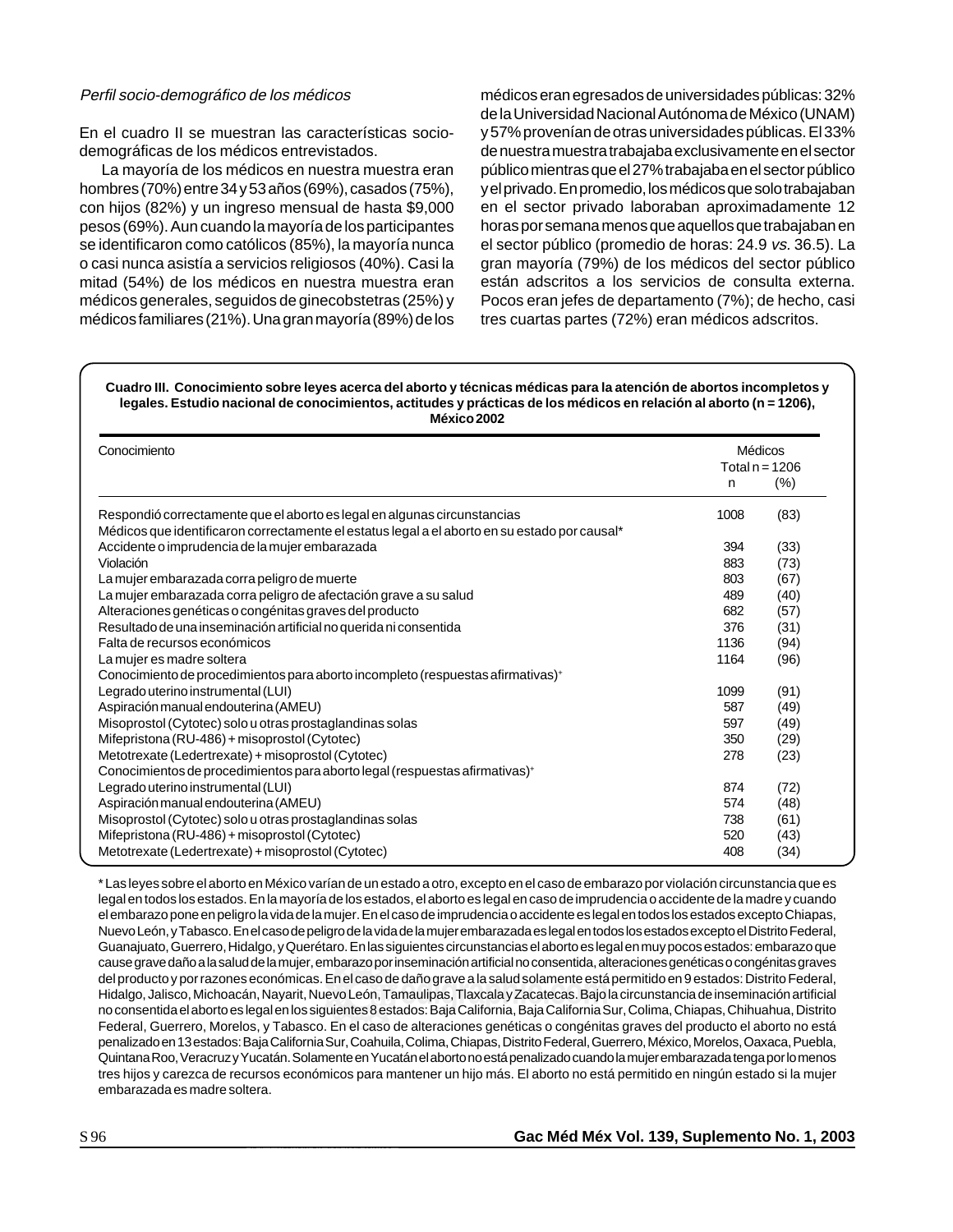## Conocimiento sobre aspectos legales y médicos del medigraphic medigraphic medigraphic medigraphic aborto

El cuadro III muestra el conocimiento de los médicos sobre las leyes de aborto y los procedimientos médicos para llevar a cabo un aborto. El 83% de los médicos algunas circunstancias mientras que el 16% estimó incorrectamente que el aborto nunca es legal. Se les preguntó a los médicos que identificaran el estatus de la legislación sobre aborto en su estado de acuerdo a diferentes circunstancias. La mayoría de médicos en esta muestra identificó correctamente la legislación en el igual modo, 67% conocía la legislación para casos donde la vida de la mujer está en peligro; 118 (9%) consideraron Aproximadamente un tercio de los médicos conocía la legislación de su estado en los casos de accidente o imprudencia de la mujer (33%) y más de un tercio identificó de manera correcta si el aborto era legal o ilegal cuando la salud de la mujer está en riesgo (41%). El 57% identificó correctamente si el aborto era legal o ilegal del producto. cuando hay alteraciones genéticas o congénitas graves encuestados sabían que el aborto en México es legal en caso de embarazo producto de una violación (73%). De que era ilegal cuando de hecho era legal en su estado.

En cuanto a conocimiento sobre procedimientos de aborto, 1099 (91%) de los médicos sabían que podían llevar a cabo un legrado uterino instrumental (LUI), procedimiento para aborto incompleto, y 874 (72%) sabía que podían utilizar el LUI para aborto legal. Un menor manual endouterina (AMEU) como procedimiento para número de médicos sabía que podían utilizar la aspiración tratar el aborto incompleto (49%) y para el aborto legal (48%). Cuando se les preguntó sobre el uso de los regímenes de aborto médico, 597 (49%) médicos sabían que podían utilizar misoprostol solo u otras prostaglandinas solas para aborto incompleto y 738 (61%) sabían que lo podían utilizar para aborto legal.

### medigraphic medigraphic medigraphic medigraphic Opiniones y actitudes en relación al aborto

Como se muestra en el Cuadro IV, los médicos citaban a las mujeres como el grupo que debe ser más escuchado para diseñar leyes sobre aborto (54%), seguido por la comunidad médica (23%). Cuando se les preguntó porque .<br>consideró que abortaban porque eran irresponsables (34%) o porque habían sido violadas (30%). Pocos médicos opinaban que las mujeres abortan porque no están listas para tener un hijo (14%), no contaban con una relación estable (8%), debido a una carga financiera (7%), por ser menores de 18 años (6%) o porque estaban satisfechas con el número de hijos que tenían (2%). pensaban que las mujeres abortaban, una tercera parte

de organización y operación de los servicios de salud del Las opiniones de los proveedores de servicios de aborto también se muestran en el cuadro IV. El 84% de los médicos sentía que todas las instituciones públicas deberían ofrecer servicios de aborto legal, el 56% consideró que el aborto se debía ofrecer sólo durante el primer trimestre (los lineamientos los médicos deben practicar el aborto legal si el embarazo tiene menos de 20 semanas de gestación.<sup>23</sup> En muchos estados no esta estipulada una edad gestacional límite para practicar el procedimiento).ºCuando se les planteó la respuesta hipotética de si estarían o no dispuestos a practicar abortos si la institución pública donde trabajaban tratamiento de mujeres que lo solicitaran, la mitad (55%) respondió que sí los practicarían. Tres cuartas partes de los aborto médico si estuvieran disponibles en los hospitales y las clínicas del sector publico. Distrito Federal emitidos en Abril del 2002, estipulan que contara con un servicio especializado para el manejo y médicos mencionaron que utilizarían los tratamientos de

El cuadro V muestra la diferencia en el porcentaje de médicos que están de acuerdo con la práctica del aborto bajo circunstancias específicas y el porcentaje que llevaría a cabo un aborto bajo las mismas circunstancias. En cada aborto siempre fue menor al porcentaje que estaba de acuerdo. Por ejemplo, 86% estaban de acuerdo que el aborto debía ser legal en el caso de embarazo producto de una violación, pero un porcentaje menor (71%) estaría de acuerdo en llevar a cabo el procedimiento en este caso. caso, el porcentaje de participantes que llevaría a cabo un

# Práctica médica

En el caso de una mujer que se presentara con un aborto incompleto o con complicaciones post-aborto o de una mujer que requiriera un aborto legal, solo el 23% de los médicos en esta muestra informaron que resolverían resolvería algunos casos y referiría otros y el 40% referiría todos los casos (Cuadro VI). Tanto los médicos legrado uterino instrumental (LUI) era el procedimiento más comúnmente utilizado para abortos incompletos (93% y 92% respectivamente). La AMEU es utilizada con mayor frecuencia para resolver abortos incompletos por los GO que laboran en el sector público (45%) y privado el sector público (14%) y privado (21% y 13%, edigraphic medicine medicine medicine medico, 9% de los médicos en el sector público y 8% del sector privado informó que el Cytotec (prostaglandinas) se utilizaba para abortos incompletos. También los GO que laboran tanto en el sector privado como en el público, informaron utilizar con mayor frecuencia el Cytotec (13% y 11% estos casos de manera directa, mientras que el 22% del sector público como los del privado, informaron que el (35%) en comparación con los MF y MG que laboran en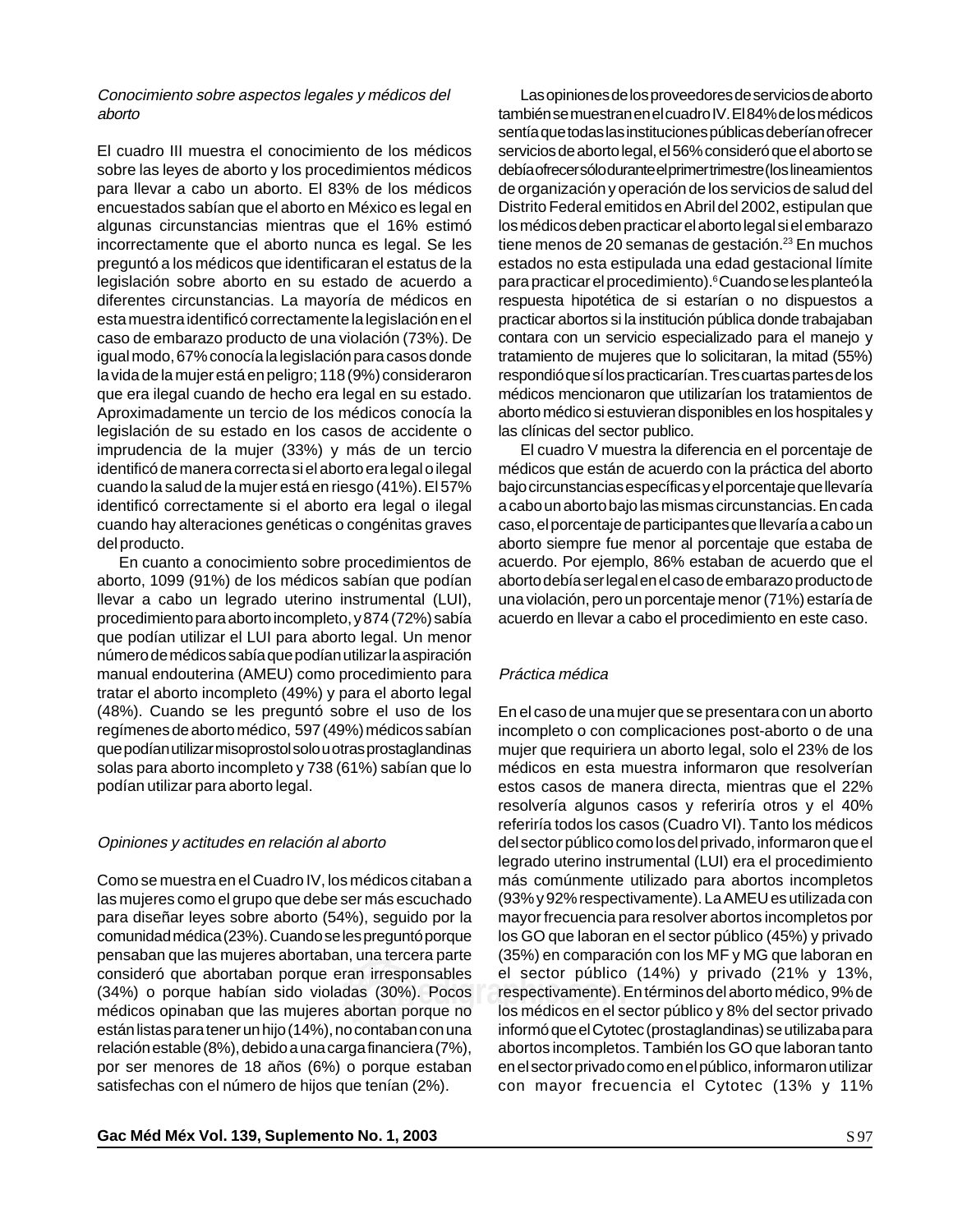## medigraphic medigraphic medigraphic medigraphic medigraphic medigraphic medigraphic medigraphic **Cuadro IV. Opiniones de los médicos acerca del aborto. Estudio nacional de conocimientos, actitudes y prácticas de** medigraphic medigraphic medigraphic medigraphic medigraphic medigraphic medigraphic medigraphic **los médicos en relación al aborto (n = 1206), México 2002**

medigraphic medigraphic medigraphic medigraphic

| Opiniones                                                                                                                                             |      | Médicos<br>Total $n = 1206$ |
|-------------------------------------------------------------------------------------------------------------------------------------------------------|------|-----------------------------|
|                                                                                                                                                       | n    | $\%$                        |
| Grupo que debe ser mas escuchado para leyes sobre aborto                                                                                              |      |                             |
| Mujeres                                                                                                                                               | 653  | (54)                        |
| Sociedad en general                                                                                                                                   | 197  | (16)                        |
| Comunidad Médica                                                                                                                                      | 281  | (23)                        |
| Iglesia                                                                                                                                               | 75   | (6)                         |
| Razones en que cree que las mujeres abortan                                                                                                           |      |                             |
| Falta de responsabilidad                                                                                                                              | 406  | (34)                        |
| Resultado de una violación                                                                                                                            | 359  | (30)                        |
| No están listas o preparadas para tener un hijo                                                                                                       | 164  | (14)                        |
| No tienen una relación de pareja estable                                                                                                              | 93   | ( 8)                        |
| Falta de recursos económicos                                                                                                                          | 83   | (7)                         |
| Son menores de edad                                                                                                                                   | 77   | (6)                         |
| Están satisfechas con el numero de hijos que tienen                                                                                                   | 24   | $\left( 2\right)$           |
| Considera que las instituciones publicas de salud deberían ofrecer servicios para el aborto legal                                                     |      |                             |
| Si                                                                                                                                                    | 1013 | (84)                        |
| <b>No</b>                                                                                                                                             | 193  | (16)                        |
| Hasta que trimestre deberían de ofrecer abortos*                                                                                                      |      |                             |
| <b>Primer trimestre</b>                                                                                                                               | 673  | (56)                        |
| Segundo trimestre                                                                                                                                     | 317  | (26)                        |
| No deberia haber límite                                                                                                                               | 110  | ( 9)                        |
| En ningun momento                                                                                                                                     | 106  | (9)                         |
| Estaría dispuesto a practicar abortos legales en un servicio dedicado al manejo y tratamiento<br>de mujeres que solicitan abortos legales (público)** |      |                             |
| Si                                                                                                                                                    | 394  | (55)                        |
| <b>No</b>                                                                                                                                             | 326  | (45)                        |
| Utilizaría un tratamiento médico/farmacológico para la atención de los abortos legales (público)**                                                    |      |                             |
| Si                                                                                                                                                    | 539  | (75)                        |
| <b>No</b>                                                                                                                                             | 181  | (25)                        |

\* Una persona dijo que hasta las 30 semanas

 $\sqrt{m}$ medigraphic medigraphic medigraphic medigraphic medigraphic medigraphic medigraphic medigraphic medigraphic medigraphic medigraphic medigraphic medigraphic medigraphic medigraphic medigraphic medigraphic medigraphi

 $\sqrt{m}$ medigraphic medigraphic medigraphic medigraphic medigraphic medigraphic medigraphic medigraphic medigraphic medigraphic medigraphic medigraphic medigraphic medigraphic medigraphic medigraphic medigraphic medigraphi

\*\* Sólo se preguntó a participantes que laboraban en el sector público (n = 720)

## medigraphic medigraphic medigraphic medigraphic medigraphic medigraphic medigraphic medigraphic **Cuadro V. Circunstancias en que los médicos están de acuerdo que en una mujer se practica un aborto y en las que** medigraphic medigraphic medigraphic medigraphic medigraphic medigraphic medigraphic medigraphic **relación al aborto, (n = 1206) México 2002 estarían dispuestos a realizar un aborto. Estudio nacional de conocimientos, actitudes y prácticas de los médicos en**

| Circunstancia                                                     | De acuerdo* |      |      | Atendería <sup>+</sup> |  |
|-------------------------------------------------------------------|-------------|------|------|------------------------|--|
|                                                                   | n           | (%)  | n    | (%)                    |  |
| Violación                                                         | 1041        | (86) | 852  | (71)                   |  |
| La mujer embarazada corra peligro de muerte                       | 1119        | (93) | 1030 | (85)                   |  |
| La mujer embarazada corra peligro de afectación grave a su salud  | 1054        | (87) | 891  | (74)                   |  |
| Alteraciones genéticas o congénitas graves del producto           | 998         | (83) | 842  | (70)                   |  |
| Resultado de una inseminación artificial no querida ni consentida | 680         | (56) | 438  | (36)                   |  |
| Falta de recursos económicos                                      | 161         | (13) | 82   |                        |  |
| La mujer es madre soltera                                         | 93          | -8)  | 43   | -4)                    |  |
| La mujer es menor de edad (menos 18 años)                         | 158         | (13) | 94   | $ 8\rangle$            |  |
| Falló un método anticonceptivo                                    | 179         | (15) | 127  | (10)                   |  |
| La mujer así lo decida                                            | 242         | (20) | 127  | (11)                   |  |

medigraphic medigraphic medigraphic medigraphic medigraphic medigraphic medigraphic medigraphic \* ¿Qué tan de acuerdo o en desacuerdo está usted con que el aborto sea legal o no en las siguientes circunstancias?

t En algunas de las siguientes circunstancias el aborto es legal y en otras no lo es ¿Bajo cuáles de las siguientes circunstancias estaría usted dispuesto a realizar un aborto si una paciente se lo solicita y usted tuviera el suficiente entrenamiento para realizarlo?

medigraphic medigraphic medigraphic medigraphic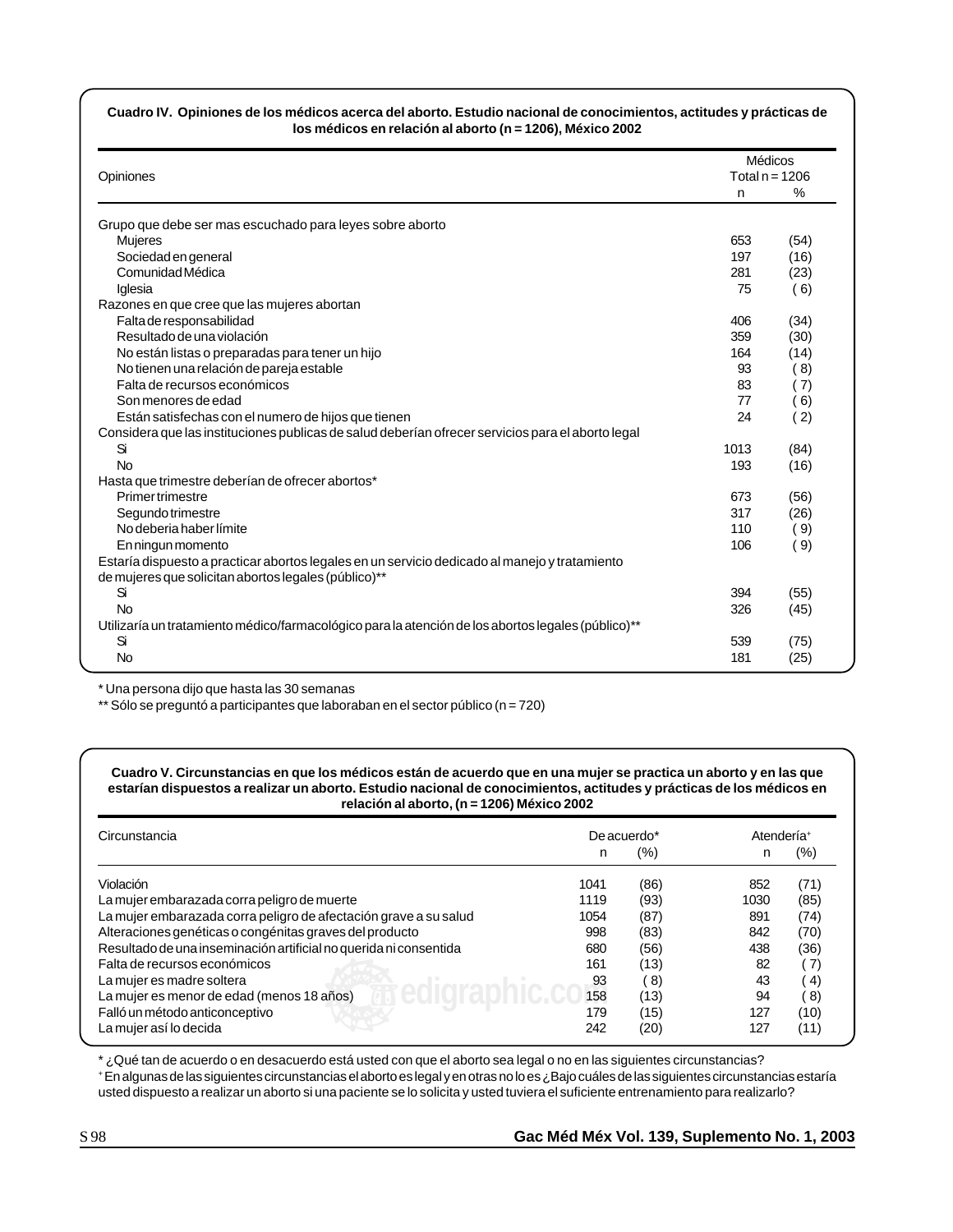## medigraphic medigraphic medigraphic medigraphic medigraphic medigraphic medigraphic medigraphic **Cuadro VI. Atención y práctica del aborto. Estudio nacional de conocimientos, actitudes y prácticas de los médicos en** medigraphic medigraphic medigraphic medigraphic medigraphic medigraphic medigraphic medigraphic **relación al aborto, (n = 1206) México 2002**

|                                                                                                     | Especialidad                |         |                                       |         |                            |              |                           |                  |
|-----------------------------------------------------------------------------------------------------|-----------------------------|---------|---------------------------------------|---------|----------------------------|--------------|---------------------------|------------------|
|                                                                                                     | Médicos<br>Total $n = 1206$ |         | Ginecólogo-obstetra<br>$n = 296(25%)$ |         | Familiar<br>$n = 258(21%)$ |              | General<br>$n = 652(54%)$ |                  |
|                                                                                                     |                             |         |                                       |         |                            |              |                           |                  |
|                                                                                                     | n                           | $(\% )$ | n                                     | $(\% )$ | n                          | (% )         | n.                        | $(\% )$          |
| Atiende o refiere mujeres con abortos incompletos, complicaciónes post-aborto o abortos legales     |                             |         |                                       |         |                            |              |                           |                  |
| Refiere todos los casos                                                                             | 481                         | (40)    | 18                                    | (6)     | 140                        | (54)         | 323                       | (50)             |
| Resuelve directamente                                                                               | 278                         | (23)    | 185                                   | (63)    | 18                         | (7)          | 75                        | (11)             |
| Resuelve unos casos y otros los refiere                                                             | 266                         | (22)    | 75                                    | (25)    | 55                         | (21)         | 136                       | (21)             |
| No atiende casos de este tipo                                                                       | 180                         | (15)    | 17                                    | 6)      | 45                         | (18)         | 118                       | (18)             |
| Procedimientos utilizados en el sector público para atender a una mujer con un aborto incompleto*†  |                             |         |                                       |         |                            |              |                           |                  |
| Legrado uterino instrumental (LUI)                                                                  | 267                         | (93)    | 151                                   | (95)    | 51                         | (88)         | 65                        | (95)             |
| Aspiración manual endouterina (AMEU)                                                                | 89                          | (31)    | 72                                    | (45)    | 8                          | (14)         | 9                         | (14)             |
| Solo prostaglandinas (Cytotec)                                                                      | 27                          | 9)      | 21                                    | (13)    | 3                          | 5)           | 3                         | $\left(4\right)$ |
| Procedimientos utilizados en el sector privado para atender a una mujer con un aborto incompleto *j |                             |         |                                       |         |                            |              |                           |                  |
| Legrado uterino instrumental (LUI)                                                                  | 395                         | (92)    | 206                                   | (95)    | 30                         | (93)         | 159                       | (88)             |
| Aspiración manual endouterina (AMEU)                                                                | 107                         | (25)    | 77                                    | (35)    |                            | (21)         | 23                        | (13)             |
| Solo prostaglandinas (Cytotec)                                                                      | 32                          | (8)     | 24                                    | (11)    |                            | $\mathbf{2}$ | 8                         | 4)               |
| Alguna vez ha llevado a cabo un aborto legal*                                                       |                             |         |                                       |         |                            |              |                           |                  |
| Si                                                                                                  | 59                          | (11)    | 33                                    | (13)    |                            | 9)           | 20                        | -9)              |
| <b>No</b>                                                                                           | 486                         | (89)    | 228                                   | (87)    | 66                         | (91)         | 192                       | (91)             |

\* Se preguntó sólo a los participantes que reportaron que resolverían todos los casos o referirían algunos casos y resolverían otros medigraphic medigraphic medigraphic medigraphic de mujeres solicitando un aborto (n = 544).

medigraphic medigraphic medigraphic medigraphic medigraphic medigraphic medigraphic medigraphic †Se preguntó sólo a los participantes que laboraban en el sector público.

 $m = -\frac{1}{2}$ j Se preguntó sólo a los participantes que laboraban en el sector privado.

respectivamente) en comparación con los MG y MF (Cuadro VI). Solo el 11% de los médicos en esta muestra han llevado a cabo un aborto alguna vez en su carrera (Cuadro VI) y de éstos, el número promedio de abortos fue medigraphic medigraphic medigraphic medigraphic de 1.8.

 $\sqrt{m}$ medigraphic medigraphic medigraphic medigraphic medigraphic medigraphic medigraphic medigraphic medigraphic medigraphic medigraphic medigraphic medigraphic medigraphic medigraphic medigraphic medigraphic medigraphi

## Necesidades de capacitación

entrenamientos sobre varios temas relacionados con aborto, la mayoría de los entrevistados estuvo de acuerdo (Cuadro VII). El 81% deseaba entrenamiento sobre aspectos legales de aborto y 65% sobre aspectos éticos del aborto. Casi la mitad deseaba entrenamiento en aborto médico (56%), técnicas quirúrgicas y farmacológicas .<br>deseaba entrenamiento en LUI y apoyos diagnósticos de gabinete. Menor porcentaje deseaba entrenamiento sobre anestésicos en aborto (38%). Cuando se preguntó a los médicos si desearían recibir para realizar abortos legales (55%) y AMEU. El 46% aspectos epidemiológicos del aborto (39%) y uso de

## medigraphic medigraphic medigraphic medigraphic **Discusión**

La revisión exhaustiva de la literatura científica disponible, revela que la encuesta descrita parecería ser la primera

**Cuadro VII. Temas de entrenamiento con relación al aborto. Estudio nacional de conocimientos, actitudes y** prácticas de los médicos en relación al aborto, (n = 1206) medigraphic medigraphic medigraphic medigraphic **México 2002**

 $\sqrt{m}$  medigraphic medigraphic medigraphic medigraphic medigraphic medigraphic medigraphic medigraphic medigraphic medigraphic medigraphic medigraphic medigraphic medigraphic medigraphic medigraphic medigraphic medigraph

medigraphic medigraphic medigraphic medigraphic

| Temas de entrenamiento                                                                                                                                                                                                                                                                                                                                                    | Médicos                                                     |                                                                      |  |  |
|---------------------------------------------------------------------------------------------------------------------------------------------------------------------------------------------------------------------------------------------------------------------------------------------------------------------------------------------------------------------------|-------------------------------------------------------------|----------------------------------------------------------------------|--|--|
|                                                                                                                                                                                                                                                                                                                                                                           | Total $n = 1206$<br>n                                       | (%)                                                                  |  |  |
| Aspectos legales del aborto<br>Aspectos éticos del aborto<br>Aborto medico/farmacológico*<br>Técnicas quirúrgicas y farmacológicas para<br>realizar abortos legales<br>Aspiración manual endouternina (AMEU)<br>Legrado uterino instrumental (LUI)<br>Apoyos diagnósticos de gabinete (ultrasonido)<br>Interacción médico-paciente<br>Aspectos epidemiológicos del aborto | 981<br>786<br>671<br>667<br>626<br>555<br>549<br>507<br>476 | (81)<br>(65)<br>(56)<br>(55)<br>(52)<br>(46)<br>(46)<br>(42)<br>(39) |  |  |
| Uso de anestesia en el aborto                                                                                                                                                                                                                                                                                                                                             | 460                                                         | (38)                                                                 |  |  |

uso de **tracaphic medical medical medical medical medical medical medical medical medical medical medical medica**<br> **edigraphics** 

realizada con una muestra nacional de médicos mexicanos de las áreas urbanas. Mientras que esta investigación mantiene una muestra probabilística a nivel de las instituciones de salud de las áreas urbanas muestreadas,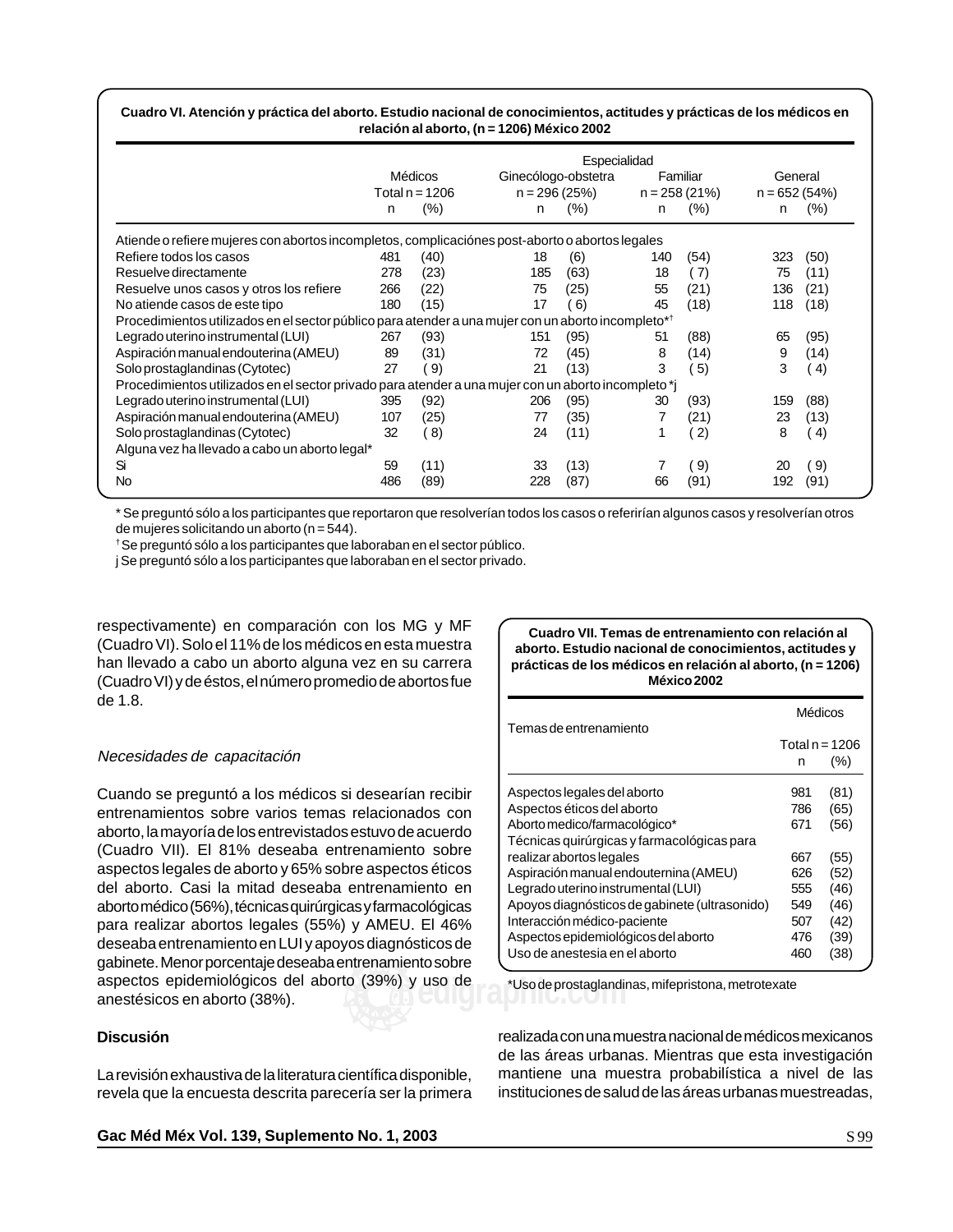las dificultades logísticas (y muy probablemente políticas) impidieron la obtención de una muestra aleatoria de médicos elegibles en cada uno de los sitios seleccionados aleatoriamente. Esto constituye una limitación importante para generalizar nuestros resultados. Mientras que podemos aseverar que nuestro marco muestral garantizó instituciones médicas afiliadas a la Secretaria de Salud (que cuentan con ciertas características que se describen en la sección de Métodos), así como de todas las instituciones privadas de salud en las áreas urbanas de México, no es posible asegurar que nuestros resultados sean representativos de los médicos generales, familiares nivel nacional. Otra limitante del estudio es que no muestreamos médicos que laboran en las zonas rurales encuestas nacionales válidas y bien conducidas son costosas y difíciles de implementar; el costo y logística son factores importantes al elegir concentrarse en médicos de zonas urbanas. En el futuro, la información en México sobre conocimientos y opiniones acerca del aborto debe darle prioridad a los médicos de zonas rurales (y quizá aborto en los escenarios rurales es probablemente muy diferente de las zonas urbanas, especialmente en lo relativo al acceso de las mujeres a los servicios de salud, el entrenamiento de los médicos, la educación médica continua y la disponibilidad de insumos y/o tecnología medica. **Medigaraphic medigraphic medigraphic medigraphic medigraphic medigraphic medigraphic medigraphic medigraphic medigraphic medigraphic medigraphic medigraphic medigraphic medigraphic medigraphic medigraphic medigrap** otros profesionales de la salud), ya que el contexto del **arap** una selección nacional representativa de todas las y ginecobstetras que laboran en dichas instituciones a (comunidades con menos de 2,500 habitantes). Las médica.

varios aspectos importantes en relación al conocimiento A pesar de estas limitaciones, nuestro estudio reveló y prácticas de los médicos así como sus opiniones sobre el aborto. Por ejemplo, a diferencia de la población general adulta en México, donde solo el 45% de los participantes identificaron correctamente que el aborto es siempre o nunca),<sup>10,11</sup> nuestra investigación encontró que la mayoría de los médicos identificaron adecuadamente medigraphic medigraphic medigraphic medigraphic siguientes circunstancias: embarazo producto de una violación (73%), cuando un embarazo constituye un riesgo serio para la vida de la mujer (67%) y aquel embarazo donde el producto presenta malformaciones congénitas severas (57%). Sin embargo, un hallazgo preocupante fue que aun a pesar de contar con información el 11% de los médicos habían llevado a cabo un aborto legal alguna vez en el transcurso de su carrera profesional. Este hallazgo es aun más preocupante dado que casi la mitad de nuestra muestra (46%) tenía entre 44 a 60 años, un indicador de que muy probablemente habían practicado medicina por un periodo largo de tiempo. De igual manera, medigraphic medigraphic medigraphic medigraphic legal en algunas circunstancias (a diferencia de ser legal el estatus de la legislación estatal sobre el aborto en las relativamente acertada sobre legislación de aborto, solo entre todos los médicos muestreados, solo el 23%

aborto legal (inducido). La mayoría de los médicos en declaró que ellos mismos habían atendido a mujeres que se presentaban con cualquier tipo de condiciones relacionadas con aborto, ya sea que hubieran atendido mujeres con complicaciones post-aborto o abortos espontáneos en evolución, o a mujeres que solicitaban un casos a otros colegas. Casos medigraphic medigraphic medigraphic medigraphic medigraphic medigraphic medigraph nuestra muestra (40%) informó que ellos referían dichos

La falta de práctica que se informó al tratar abortos incompletos o complicaciones post-aborto, asi como la falta de experiencia para llevar a cabo abortos inducidos legales, también se reflejó en las respuestas a algunas de las preguntas sobre conocimientos de aborto. Por ejemplo, conocía que la AMEU es una alternativa más segura y sencilla que el LUI en los estadios iniciales del embarazo .<br>(49%) o para llevar a cabo un aborto legal (48%). De hecho, casi todos los participantes que trabajaban ya sea en el sector público (93%) o en el privado (92%) confirmaron que el LIU era un procedimiento común para tratar abortos incompletos en sus respectivos sitios de trabajo. Los lineamientos clínicos publicados recomiendan el uso de abortos espontáneos, inducidos e incompletos y sólo recomiendan el uso de LUI si no está disponible el equipo necesario para realizar un AMEU o si el embarazo supera las 12 semanas de gestación.<sup>24-26</sup> De igual forma, el conocimiento de los médicos sobre las tres fármacos más utilizados y estudiados para aborto inducido igualmente pobre: en promedio, para circunstancias ya la aspiración manual endouterina para el tratamiento de (mifepristona, misoprostol y metotrexate), $20,21$  fue sea de aborto incompleto o legal (inducido), la proporción de médicos que informó conocer cualquiera de estos fármacos fue menor a la mitad. Aun cuando el uso de la mifepristona no ha sido todavía aprobado en México, el esperándose con esto que más médicos en el estudio reconocieran las propiedades de estos fármacos para de la muestra total solo la mitad de los participantes y que puede ser utilizada para tratar abortos incompletos misoprostol y el metotrexate están ya disponibles, inducir abortos.

medigraphic medigraphic medigraphic medigraphic de brindar mayor información y entrenamiento tanto en técnicas de aborto quirúrgico como farmacológico; de hecho, la mayoría de los médicos expresaron un interés en aprender sobre estos temas. Cuando se les preguntó en forma directa, la mayoría respondió que deseaban (56%), técnicas médicas y quirúrgicas para llevar a cabo fesional. abortos legales inducidos (55%), AMEU (52%) y demás<br>a següla tempo relacionados como capactes lagales (84%) y temas relacionados como aspectos legales (81%) y éticos (65%) del aborto. Sin embargo, a pesar de su entusiasmo por obtener información actualizada sobre aborto legal, solo el 55% de los médicos que trabajaban al menos de tiempo completo en el sector público Nuestra encuesta identificó una necesidad importante conocer más sobre esquemas aprobados de aborto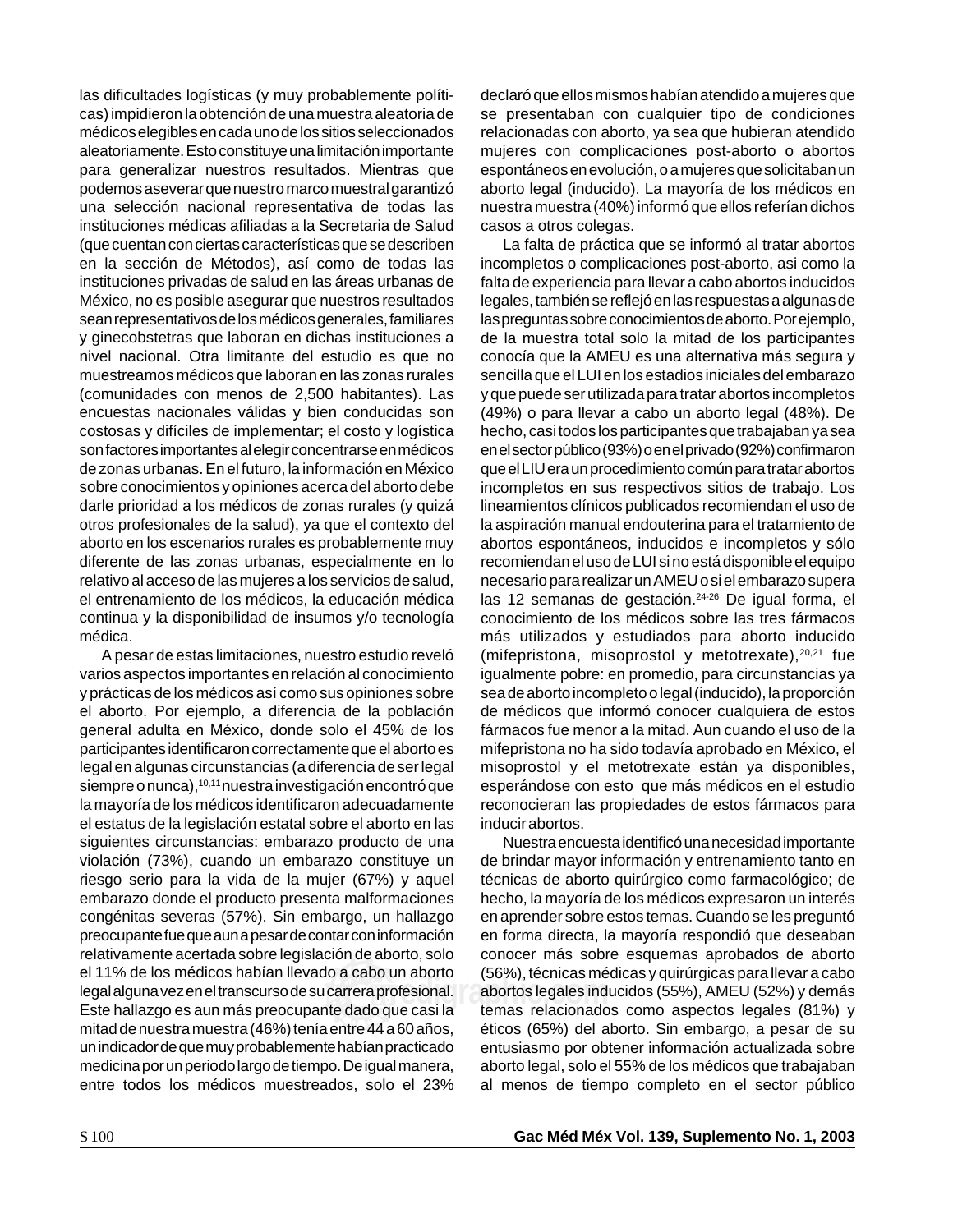informaron que estarían dispuestos a llevar a cabo abortos legales, aun si la institución donde laboran estableciera un servicio clínico dedicado a ofrecer servicios de aborto legal. A pesar de nuestro esfuerzo por asegurar a nuestros participantes el completo anonimato en este estudio, este hallazgo parcialmente conservador para llevar a cabo abortos legales. Por otro lado, estos médicos pueden estar genuinamente opuestos a ofrecer a las mujeres servicios de aborto legal aun a pesar de que la mayoría de los participantes estuvieron de acuerdo en que el aborto era legal bajo algunas circunstancias. Las discrepancias entre las perspectivas públicas y privadas encuestas de opinión. podría reflejar un temor a informar por escrito la disposición sobre temas sensibles frecuentemente se revelan en las

De acuerdo con hallazgos de encuestas previas sobre muestreamos apoyaron el aborto legal en aquellas circunstancias previamente aprobadas en la mayoría de las leyes estatales: embarazo producto de una violación medigraphic medigraphic medigraphic medigraphic –en cuyo caso el aborto está legalmente permitido en 88% de los estados en México y que fue apoyado por el 93% de los participantes del estudio- así como el embarazo severas –causal de aborto legalmente permitido en 41% de los estados y que fue apoyado por 93% de los médicos en nuestra muestra-. Yucatán es el único estado que permite a una mujer tener un aborto cuando ya cuenta con tres hijos y puede demostrar recursos financieros limitados para mantener otro hijo. Siguiendo esta tendencia, una aborto legal para mujeres de escasos recursos. En donde el producto presenta malformaciones congénitas .<br>baja proporción de los participantes (13%) favoreció el marcado contraste con esta tendencia, el 87% de los participantes favorecieron el aborto legal cuando el embarazo pone en grave riesgo la salud de la mujer, aun cuando solo el 31% de los estados en México favorecen apoyaron de manera importante el aborto legal cuando la salud de la mujer está en riesgo, lo cual es probablemente un reflejo de la filosofía médica de preservar la salud aborto en México, 13,14,18 la mayoría de los médicos que el aborto legal en esta circunstancia. Nuestros participantes física y mental de los pacientes.

Reformar la legislación sobre aborto puede ayudar a convertir al aborto en un procedimiento seguro. Sin embargo, esto por si mismo no es suficiente.<sup>27</sup> Para aquellas circunstancias en donde el aborto es legal, los médicos juegan un papel crucial al brindar servicios de toman en consideración sus necesidades y son seguros. Por su papel como proveedores de servicios de aborto, los médicos representan un segmento de la población en México cuyas ideas y opiniones deben ser escuchadas. En México existe actualmente un clima favorable para un debate nacional sobre la despenalización del aborto. Desde hace algunos años, tanto los grupos liberales aborto de calidad que son accesibles a las mujeres,

unos años era considerado como tabú.<sup>8</sup> Sin embargo, como los conservadores en relación al aborto, han vertido sus opiniones en foros académicos y a través de los diferentes medios de comunicación.<sup>28-31,6</sup> La sociedad mexicana ha tenido mayor acceso a la información y ha opinado más abiertamente sobre un tema que hasta hace sus opiniones sobre este tema a través de una encuesta representativa al nivel nacional. La encuesta aquí presentada podría ser el primer paso para acortar esta brecha, al ofrecer información sobre las opiniones de los médicos con más probabilidades de llevar a cabo un aborto o de tratar sus complicaciones –los médicos sentido, la encuesta podría ser de utilidad a universidades, organizaciones e instituciones de salud que ofrecen como a profesionales que intervienen en el diseño de servicios de salud. Composito medigraphic medigraphic medigraphic medigraphic medigraphic medigraphic medigraphic medigraphic medigraphic medigraphic medigraphic medigraphic medigraphic medigraphic medigraphic medigraphic hasta la fecha, los médicos mexicanos no han expresado generales, los familiares y los ginecobstetras–. En este entrenamiento y cursos de actualización a médicos, así

Agradecimientos: Nuestro agradecimiento a las siguientes instituciones: Secretaría de Salud de México, Grupo Investigación de Mercado y Asesoría (IDM), Universidad Autónoma Metropolitana, Instituto Mexicano del Seguro Social y Academia Nacional de Medicina.

Agradecemos a las siguientes personas por su apoyo en Tess Aldrich, Javier Arellano, Davida Becker, Deborah Billings, Leticia de la Cruz, Claudia Díaz, Charlotte Ellertson, Henry Espinoza, Alejandra Gasca, Stanley Henshaw, Ana Langer, Doroteo Mendoza, Rafael Lozano, Maricarmen Meza, Patricio Sanhueza, Raffaela Schiavon, Irvin Sivin, Julio Sotelo, Javier diferentes aspectos de esta investigación: Marilú Alarcón, Suárez, David Trejo, Salme Tamus y Raúl Wong.

## medigraphic medigraphic medigraphic medigraphic **Referencias**

- 1. **Ahman E, Shah I.** Unsafe abortion: worldwide estimates for 2000. Reprod Health Matters 2002;10:13-17.
- 2. World Health Organization. Globlal and regional estimates of of available country data. Geneva, Switzerland:WHO;1998. incidence of and mortality due to unsafe abortion, with a listing
- México. Diagnóstico sociodemográfico. Serie documentos técnicos. México: CONAPO;2000. 3. Consejo Nacional de Población. Situación actual de la mujer en
- 4. Consejo Nacional de Población. Ejecución del programa de acción de la conferencia internacional sobre la población y el desarrollo: México Informe. México: CONAPO;1999.
- 5. Alan Guttamcher Institute. Sharing responsibility: women, society and abortion worldwide. New York:AGI;1999.
- el aborto. México: GIRE;2000. 6. Grupo de Información en Reproducción Elegida. Mirada sobre
- edián en al disposicional medicional diversas disposiciones del código penal<br>reforman y adicionan diversas disposiciones del código penal **El para el Distrito Federal y del código de procedimientos penales** del Distrito Federal. En: Gaceta oficial del Distrito Federal, medigraphic medigraphic medigraphic medigraphic México 2000;148:2-3. 7. Asamblea Legislativa del Distrito Federal. Decreto por el que
	- medigraphic medigraphic medigraphic medigraphic is All". Rep Health Matters 2002;8:10-23.8. **Lamas M, Bissell S.** Abortion and politics in Mexico: "Context